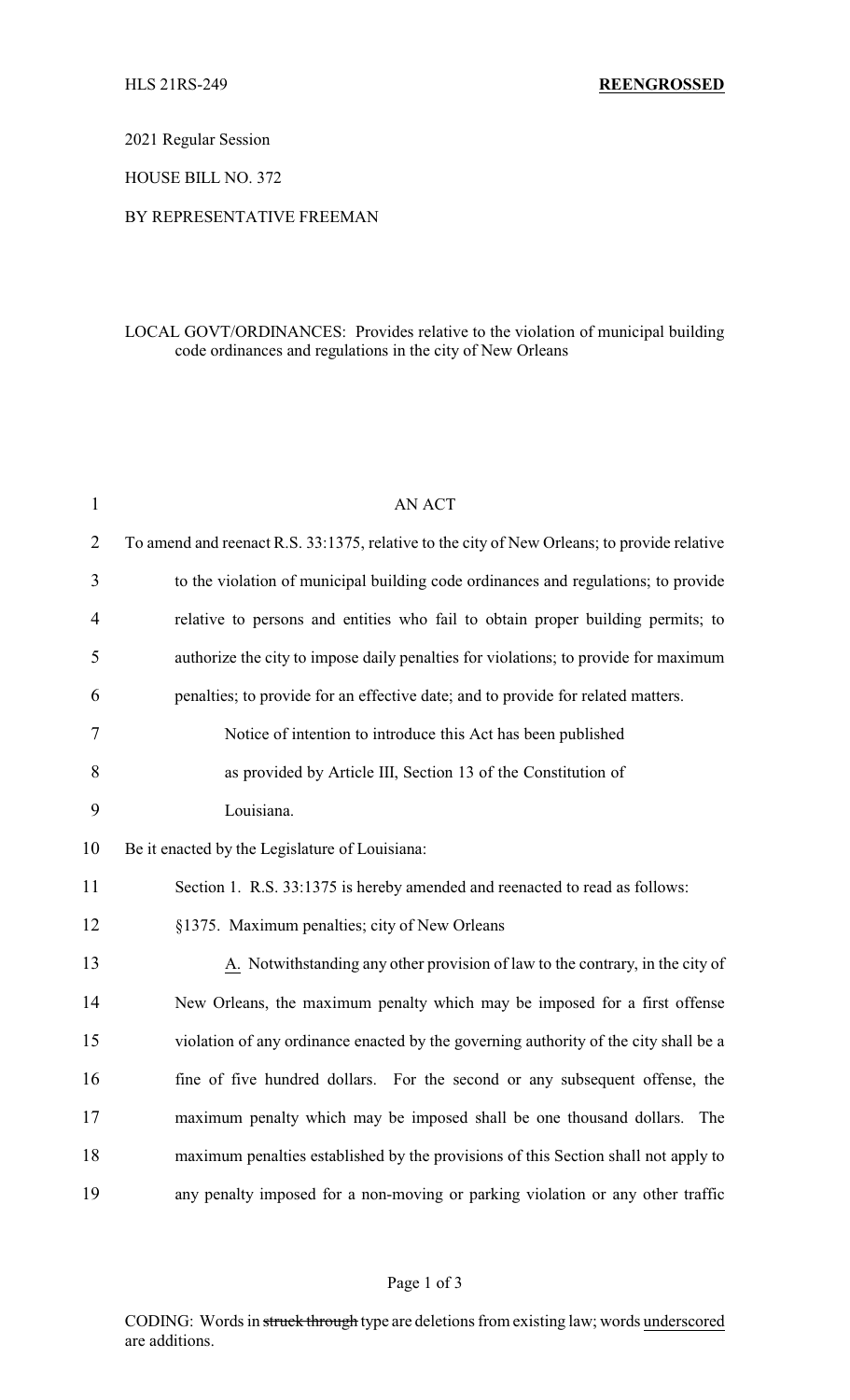| 1              | violation, including any violation captured by an automated traffic enforcement          |
|----------------|------------------------------------------------------------------------------------------|
| $\overline{2}$ | system.                                                                                  |
| 3              | $B(1)$ In addition to the penalties otherwise authorized by law, the city of             |
| $\overline{4}$ | New Orleans may impose a daily penalty for a violation of any municipal ordinance,       |
| 5              | permit, or certificate that regulates the erection, construction, alteration, extension, |
| 6              | repair, moving, removal, demolition, or occupancy of a residential building or           |
| 7              | structure.                                                                               |
| 8              | (2) The city of New Orleans may also impose a daily penalty on any person                |
| 9              | or entity who erects, constructs, alters, extends, repairs, moves, removes, demolishes,  |
| 10             | or occupies a residential building or structure prior to obtaining all proper permits    |
| 11             | or certificates from the city of New Orleans.                                            |
| 12             | The penalties imposed by the city of New Orleans pursuant to the<br>(3)                  |
| 13             | provisions of this Subsection may exceed the limitations provided in Subsection A        |
| 14             | of this Section but shall not exceed two thousand dollars per day for each violation.    |
| 15             | (4) The city of New Orleans shall adopt rules and regulations to implement               |
| 16             | the provisions of this Subsection.                                                       |
| 17             | Section 2. This Act shall become effective on July 1, 2021; if vetoed by the governor    |
| 18             | and subsequently approved by the legislature, this Act shall become effective on July 1, |
| 19             | 2021, or on the day following such approval by the legislature, whichever is later.      |

## DIGEST

The digest printed below was prepared by House Legislative Services. It constitutes no part of the legislative instrument. The keyword, one-liner, abstract, and digest do not constitute part of the law or proof or indicia of legislative intent. [R.S. 1:13(B) and 24:177(E)]

| Freeman |
|---------|
|         |

**Abstract:** Authorizes the city of New Orleans to impose a daily penalty for the violation of municipal building code ordinances and regulations.

Present law provides that the maximum penalty which may be imposed for the violation of any ordinance enacted by the governing authority of the city of New Orleans is a fine of \$500 for a first offense violation and \$1,000 for the second or any subsequent offense. Further provides that the maximum penalties do not apply to penalties for non-moving or parking violations or other traffic violations, including those captured by an automated traffic enforcement system.